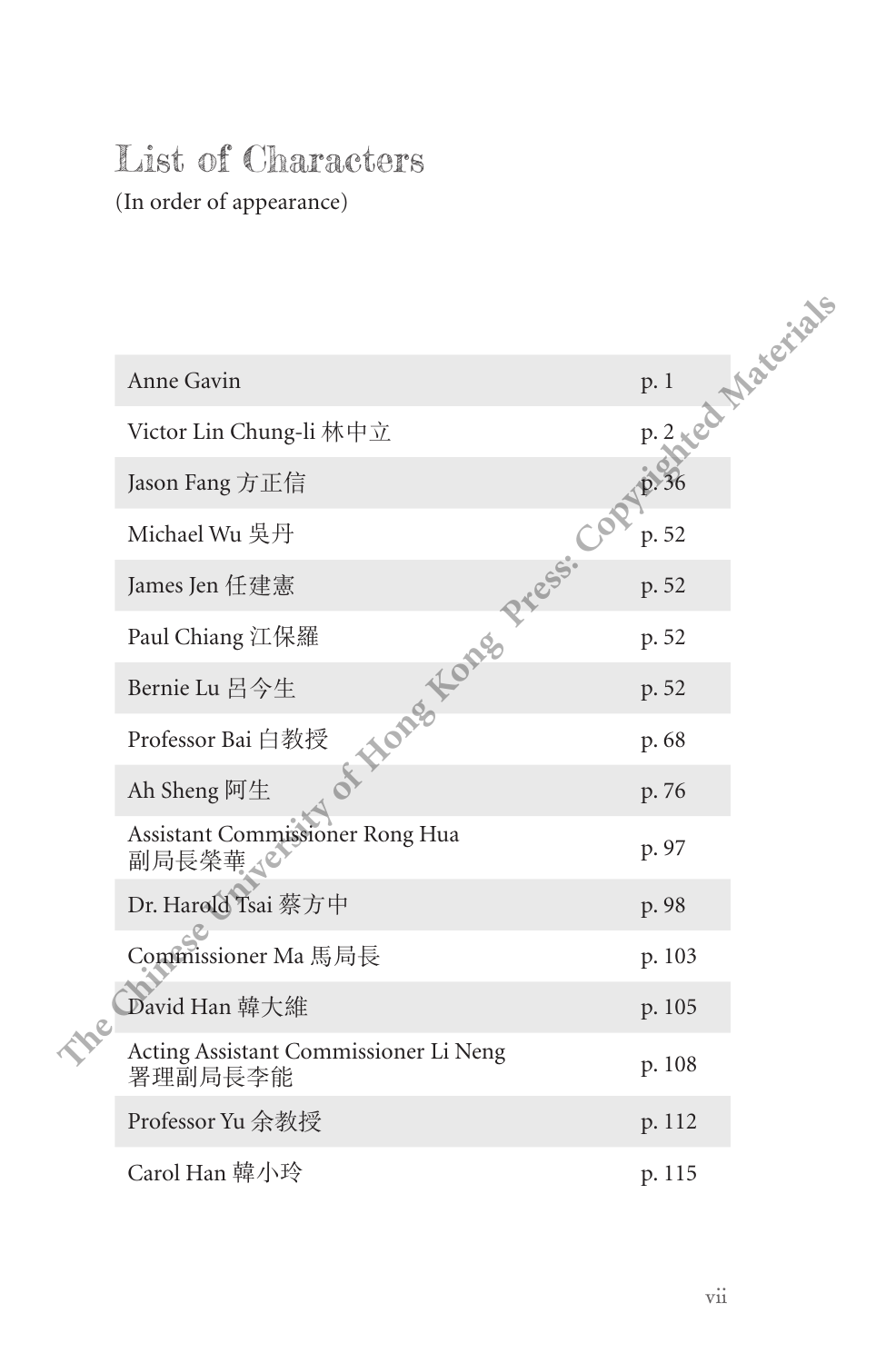|          | Bo / Chen Bo 陳波                         | p. 137          |  |
|----------|-----------------------------------------|-----------------|--|
|          | Jie / Lo Jie 羅捷                         | p. 137          |  |
|          | Ah Fei 阿飛                               | p. 139          |  |
|          | Boss Pang 彭老闆                           | P. 167 & erials |  |
|          | Robert Denning                          |                 |  |
|          | Iron Finger Deng 鄧鐵指                    | <b>P. 169</b>   |  |
|          | The Tall One / Dragon 周龍                | p. 170          |  |
|          | The Short One / Tiger 張虎                | p. 171          |  |
|          | Vice Mayor Sun 副市長孫正                    | p. 178          |  |
|          | None Kone Press. Copyr<br>Mimi Tian 田蜜蜜 | p. 185          |  |
|          | Liu Mei 劉美                              | p. 185          |  |
|          | King / Fu Jing 傅景                       | p. 190          |  |
|          | Quentin Maclean                         | p. 277          |  |
|          | Rong Di Di 榮弟弟                          | p. 285          |  |
|          | Rong Da Di 榮大弟                          | p. 286          |  |
|          | Hong An 康安                              | p. 288          |  |
|          | Judge Xu 許官                             | p. 292          |  |
| The Chip | Sunny Kong 孔孫                           | p. 302          |  |
|          | Headmaster Feng 馮校長                     | p. 312          |  |
|          | Ambassador Meng 孟大使                     | p. 330          |  |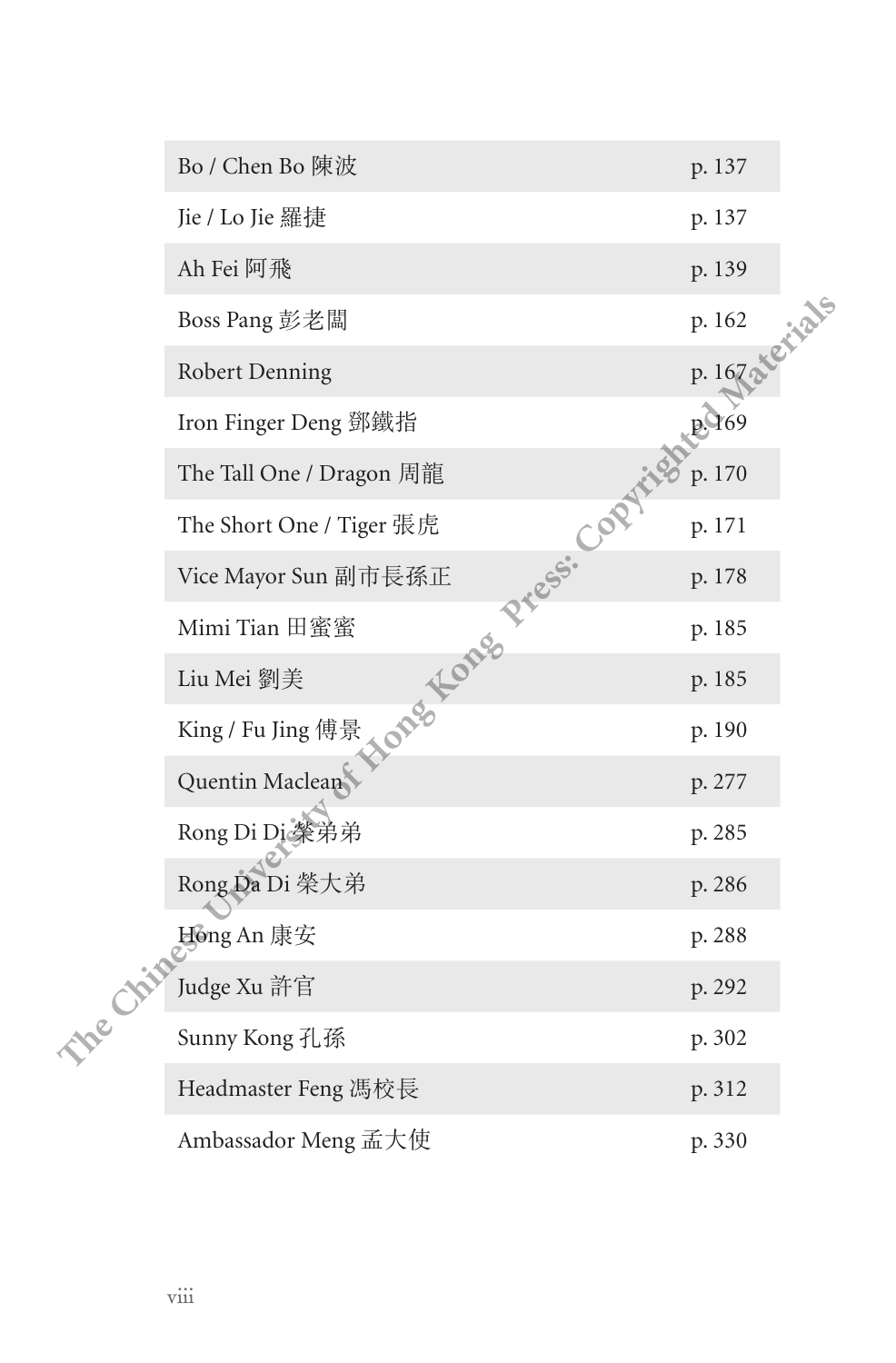## Historical Figures

| Generalissimo Chiang Kai-shek 蔣介石 | P. 28 cd Materials |
|-----------------------------------|--------------------|
| Mao Zedong 毛澤東                    |                    |
| Chiang Ching-kuo 蔣經國              |                    |
| Deng Xiaoping 鄧小平                 | 10.85              |
| Sun Quan 孫權<br>Hong Long Press. C | p. 110             |
| Yuan Mei 袁枚                       | p. 200             |
| Li Po 李白                          | p. 217             |
| General Yue Fei 岳飛                | p. 221             |
| Hu Xueyan 胡雪巖                     | p. 233             |
| Emperor Qianlong 乾隆皇帝             | p. 234             |
| Zuo Zongtang 左宗棠                  | p. 234             |
| Liu Xiaobo 劉曉波                    | p. 249             |
| Tongzhi 同治                        | p. 269             |
| te Chit                           |                    |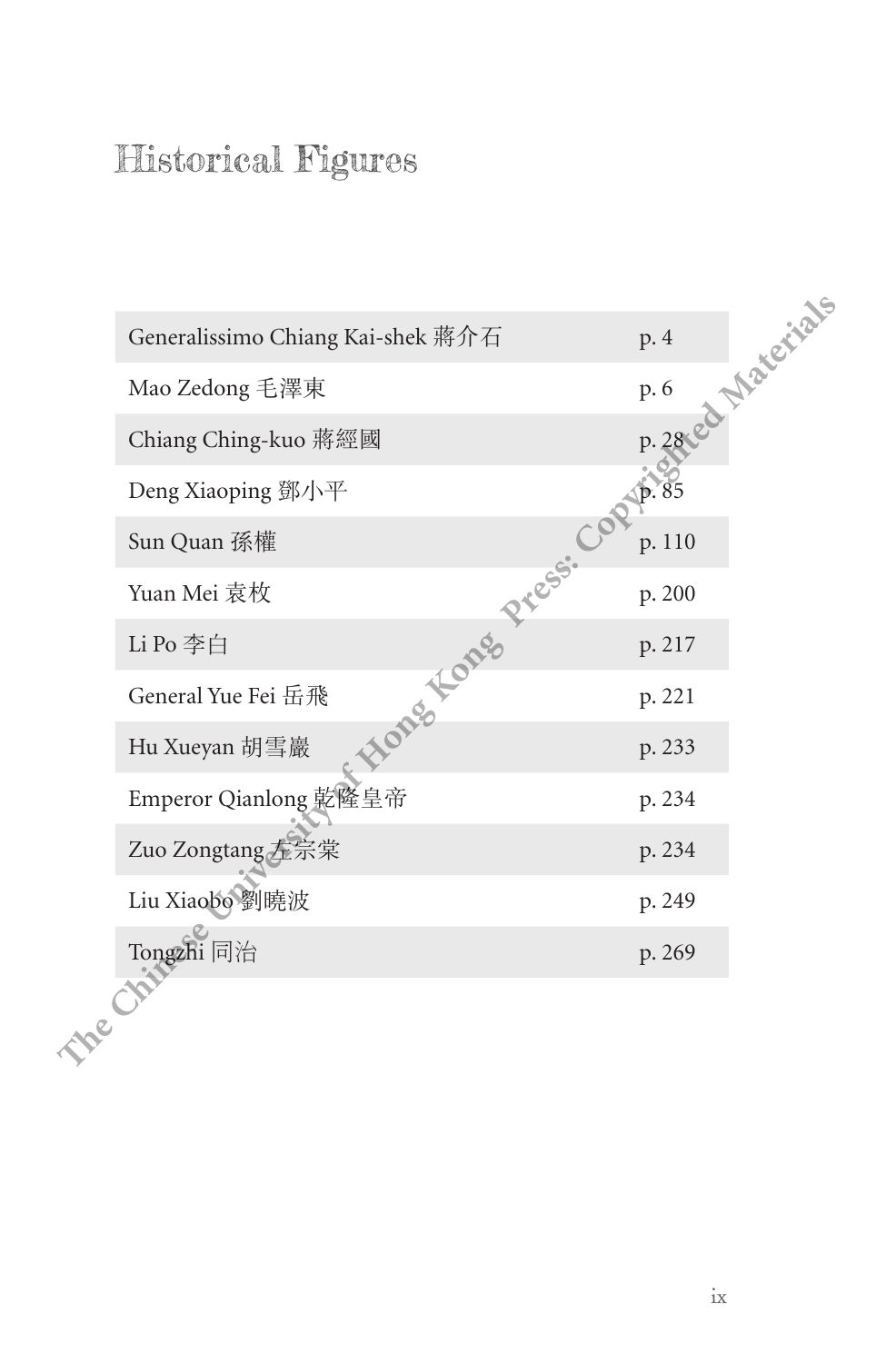## Place Names & Terms

| Although there really is a place called the Thousand |               |
|------------------------------------------------------|---------------|
| Island Lake south of the city of Hangzhou, the name  |               |
| Jin'an County is entirely fictional.                 | $\mathcal{L}$ |

| Atthough there really is a place called the Thousand<br>Island Lake south of the city of Hangzhou, the name<br>Jin'an County is entirely fictional.<br>Jin'an County 金安縣<br>Jin'an County 金安縣<br>P. 1<br>Hangzhou 杭州<br>Shanghai 上海<br>Zhejia |        |
|-----------------------------------------------------------------------------------------------------------------------------------------------------------------------------------------------------------------------------------------------|--------|
|                                                                                                                                                                                                                                               |        |
|                                                                                                                                                                                                                                               |        |
|                                                                                                                                                                                                                                               |        |
|                                                                                                                                                                                                                                               |        |
| Fujian Province 福建省、                                                                                                                                                                                                                          |        |
| <b>SILLED</b><br>Suzhou 蘇州                                                                                                                                                                                                                    | p. 51  |
| Xinjiang 新疆                                                                                                                                                                                                                                   | p. 88  |
| Jiangxi Province 江西                                                                                                                                                                                                                           | p. 115 |
| Guangdong Province 廣東省                                                                                                                                                                                                                        | p. 160 |
| me Chin<br>Guangzhou 廣州                                                                                                                                                                                                                       | p. 160 |
| Nanjing 南京                                                                                                                                                                                                                                    | p. 161 |
| Sichuan Province 四川                                                                                                                                                                                                                           | p. 161 |
| Shandong Province 山東省                                                                                                                                                                                                                         | p. 316 |
| Yangzhou 揚州                                                                                                                                                                                                                                   | p. 346 |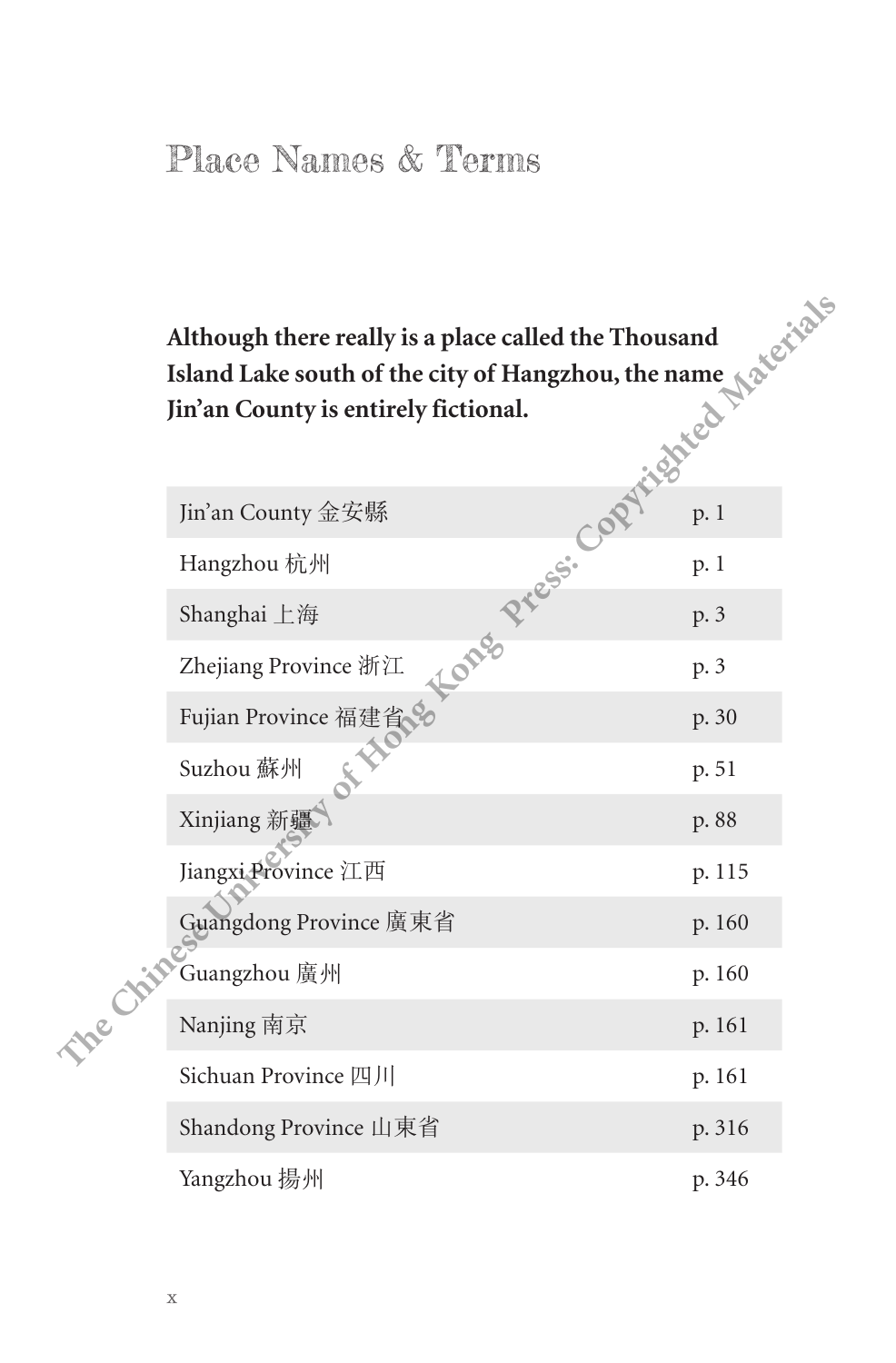## *For readers who wish to know the Chinese words and quotations which appear in the novel, we give hereunder the actual characters in the Chinese language:*

|        | the actual characters in the Chinese language:                                                                                                                                                       |
|--------|------------------------------------------------------------------------------------------------------------------------------------------------------------------------------------------------------|
| p.1    | <b>CORPHISHED MATERIALS</b><br>"Wo men yao zhao lin tai tai." [我們要找林太太。]                                                                                                                             |
| p. 7   | chow mien 「炒麵」                                                                                                                                                                                       |
| p. 15  | chung $li$ [中立]                                                                                                                                                                                      |
| p. 18  | xiao shun 「孝順」                                                                                                                                                                                       |
| p. 19  | yi 「義」                                                                                                                                                                                               |
| p. 53  | "flowers in the mirror and moon in the water"<br>「鏡花水月」                                                                                                                                              |
| p. 54  | Chinese churros 「油條」                                                                                                                                                                                 |
| p. 57  | Legislative Yuan 【立法院」                                                                                                                                                                               |
| p. 77  | "Taiwanese always fall asleep in the car.<br>They need a toilet without going far.<br>They buy love potions in the morning,<br>To help them with the night's whoring."<br>♪上車睡覺;下車尿尿;<br>早上買藥;晚上打炮。」 |
| p.78   | Minnan「閔南」                                                                                                                                                                                           |
| p. 79  | putonghua「普通話」                                                                                                                                                                                       |
| p. 92  | $yuan$ $\lceil \overrightarrow{\text{T}} \rceil$ (RMB)                                                                                                                                               |
| p. 129 | "history is our mirror" 「以史為鑑」                                                                                                                                                                       |